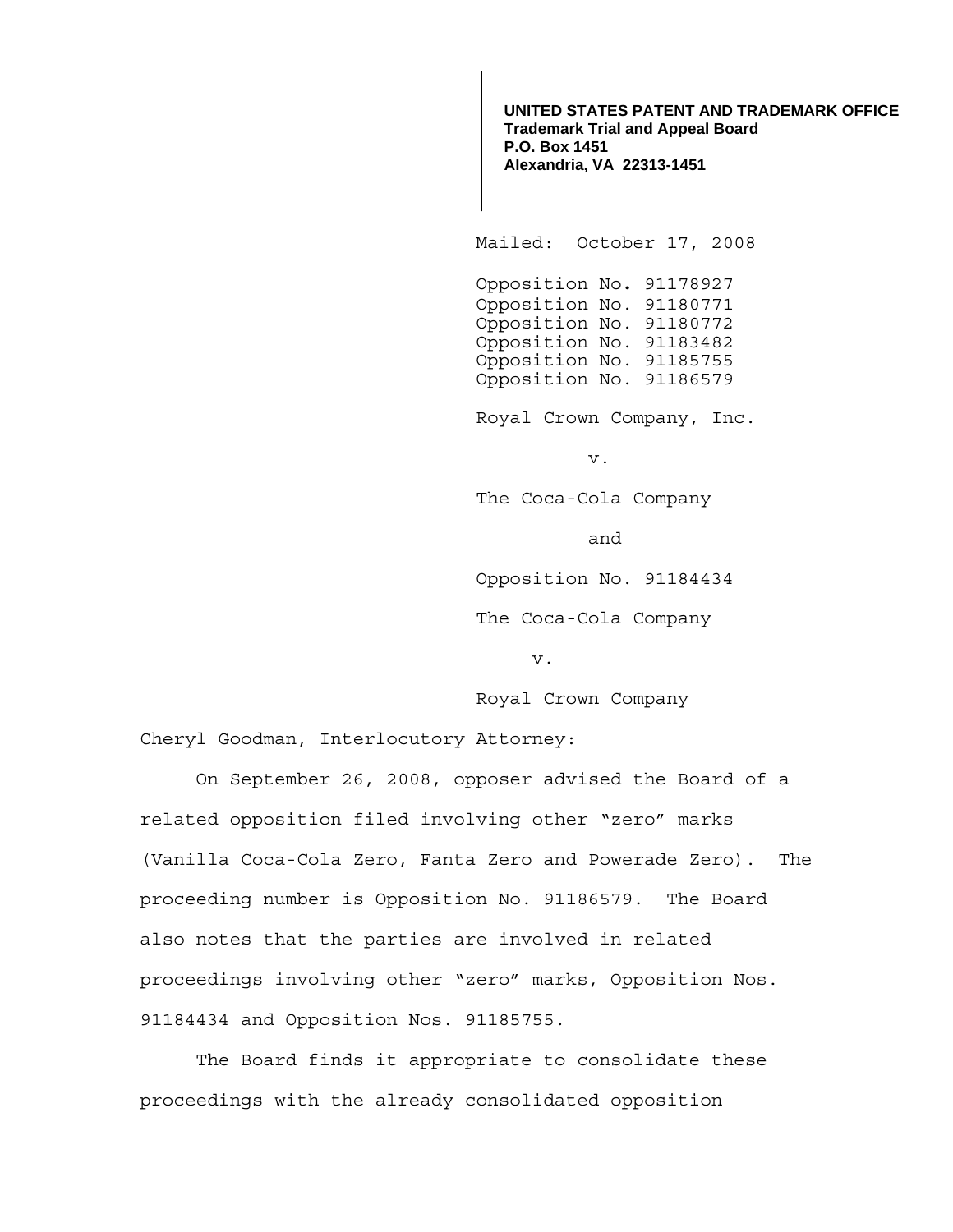## Opposition Nos. 91178927, 91180771, 91180772, 91183482, 91184434,91185755 and 91186579

proceedings. In view thereof, Opposition nos. 91184434, 91185755, and 91186579 are hereby consolidated with Opposition Nos. 91178927, 91180771, 91180772, and 91183482. The record will be maintained in the "parent case" Opposition No. 91178927, but all papers filed in the consolidated proceeding should identify all proceeding numbers in ascending order. Although Opposition Nos. 91184434, 91185755 and 91186579 retain their separate character, as a consolidated case, they may be presented on the same record and briefs.

If the parties are involved in other related proceedings, the parties should notify the Board so that consolidation of those cases with the already consolidated proceedings may be considered.

The Board notes that issue is not yet joined in Opposition No. 91186579. The answer should be filed in Opposition No. 91186579, but as stated above, all other papers should be filed in the parent case, Opposition No. 91178927.

In accordance with the Board's practice, the Board will adopt the trial schedule in Opposition No. 91186579, the most junior proceeding, but with a few exceptions. The parties are advised that they must provide initial disclosures for Opposition No. 91184434 on October 26, 2008, in accordance with the most recent trial schedule, and

2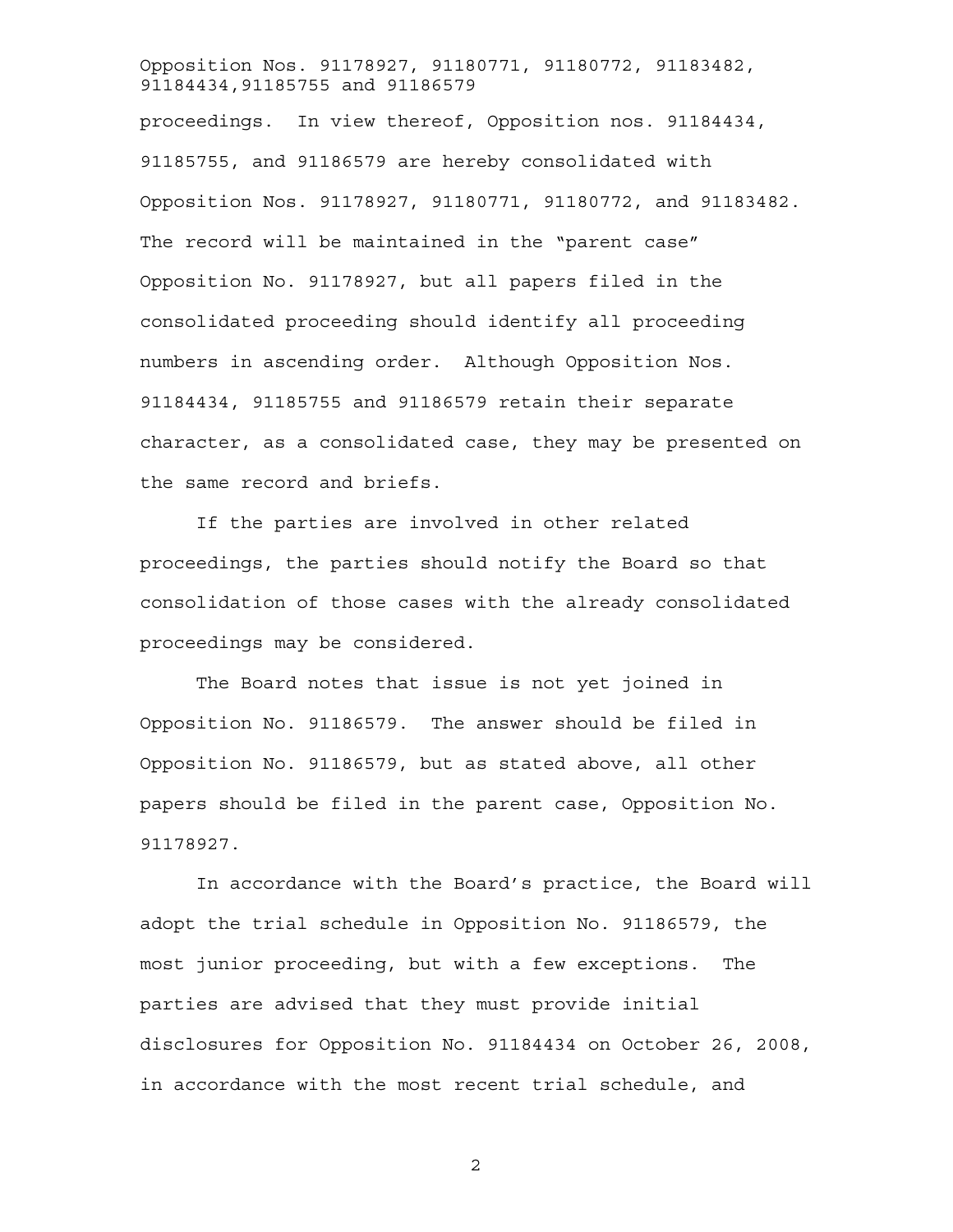Opposition Nos. 91178927, 91180771, 91180772, 91183482, 91184434,91185755 and 91186579

proceed to their discovery conference on October 22, 2008 with respect to Opposition No. 91185755.

Because this proceeding now includes an opposition with the position of the parties reversed, the parties are advised that ESTTA consent form motions to extend are not available, and all motions to extend should be filed as a general motion, with appropriate dates set forth.

The schedule in the consolidated proceeding is as

follows:

| Discovery conference<br>Opposition No. 91185755                                                                                                                                                                                                                             | October 22, 2008   |
|-----------------------------------------------------------------------------------------------------------------------------------------------------------------------------------------------------------------------------------------------------------------------------|--------------------|
| Initial Disclosures Due<br>Opposition No. 91184434                                                                                                                                                                                                                          | October 26, 2008   |
| Deadline for Discovery Conference<br>Opposition No. 91186579                                                                                                                                                                                                                | December 4, 2008   |
| Initial Disclosures Due Opposition Nos.<br>91185755 and 91186579                                                                                                                                                                                                            | January 3, 2009    |
|                                                                                                                                                                                                                                                                             | May 3, 2009        |
| Expert Disclosures Due                                                                                                                                                                                                                                                      | June 2, 2009       |
| Discovery Closes                                                                                                                                                                                                                                                            | July 17, 2009      |
| Plaintiff in Opposition Nos. 91178927,<br>91180771, 91180772, 91183482, 91185755<br>and 91186579 Pretrial Disclosures<br>30-day testimony period for plaintiff in<br>Opposition Nos. 91178927, 91180771,<br>91180772, 91183482, 91185755 and<br>91186579 testimony to close | August 31, 2009    |
| Defendant in Opposition Nos. 91178927,<br>91180771, 91180772, 91183482, 91185755<br>and 91186579 and Plaintiff in Opposition<br>No. 91184434 Pretrial Disclosures                                                                                                           | September 15, 2009 |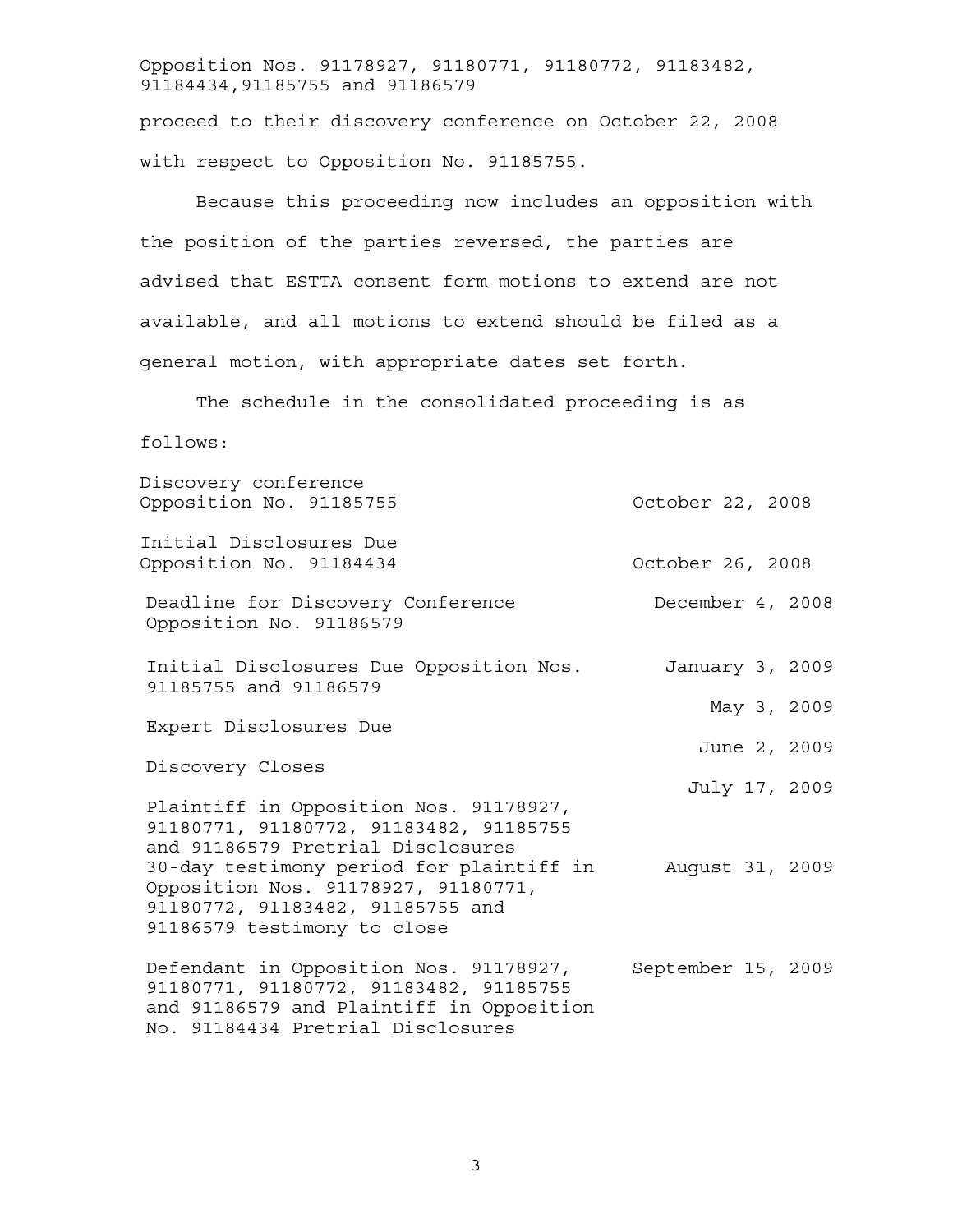Opposition Nos. 91178927, 91180771, 91180772, 91183482, 91184434,91185755 and 91186579 30-day testimony period for defendant in October 30, 2009 Opposition Nos. 91178927, 91180771, 91180772, 91183482, 91185755 and 91186579 and as plaintiff in Opposition No. 91184434 to close Defendant in Opposition No. 91184434 and November 14, 2009 Plaintiff in Opposition Nos. 91178927, 91180771, 91180772, and 91183482, 91185755 and 91186579 Rebuttal Disclosures Due 30-day testimony period for defendant in December 29, 2009 Opposition No. 91184434 and rebuttal testimony for plaintiff in Opposition Nos. 91178927, 91180771, 91180772, 91183482, 91185755 and 91186579 to close Plaintiff in Opposition No. 91184434 Rebuttal Disclosures Due January 13, 2010 15-day rebuttal period for plaintiff in February 12, 2010 Opposition No. 91184434 to close Brief for plaintiff in Opposition Nos. 91178927, 91180771, 91180772, and 91183482, 91185755 and 91186579 due April 13, 2010 Brief for defendant in Opposition Nos. 91178927, 91180771, 91180772, and 91183482, 91185755 and 91186579 and brief for plaintiff in Opposition No. 91184434 due May 13, 2010 Brief for defendant in Opposition No. 91184434 and reply brief, if any, for plaintiff in Opposition Nos. 91178927, 91180771, 91180772, and 91183482 91185755, and 91186579 due June 12, 2010 Reply brief, if any, for plaintiff in June 27, 2010 Opposition No. 91184434 due

In each instance, a copy of the transcript of testimony together with copies of documentary exhibits, must be served on the adverse party within thirty days after completion of the taking of testimony. Trademark Rule 2.l25.

4